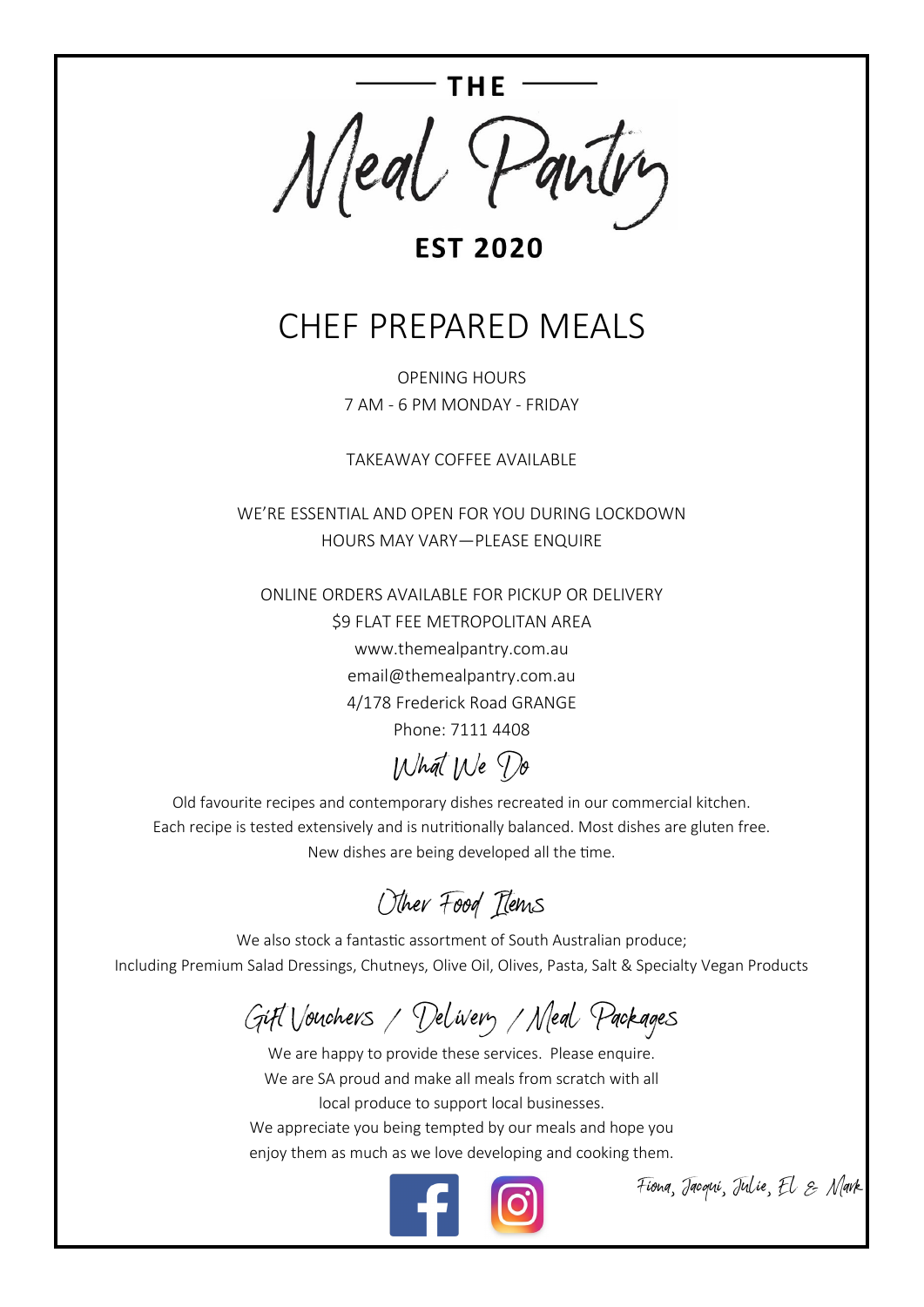# Individual Tray Meals

Our individual tray meals are snap frozen to ensure freshness and are designed to be a generous single serve.

| \$10.90<br><b>BEEF RAGU with Pasta</b><br>\$10.90<br><b>BEEF in RED WINE with Potatoes</b><br>GF<br>\$10.90<br><b>BEEF STROGANOFF with Pasta</b><br>\$9.90<br><b>BOLOGNESE with Pasta</b><br>\$10.90<br><b>BUTTER CHICKEN with Rice</b><br>GF<br>\$10.90<br><b>CHICKEN &amp; CHORIZO Ragu with Pasta</b><br>\$9.90<br><b>CHICKEN &amp; MUSHROOM Creamy Pasta</b><br>\$10.90<br><b>CORNED BEEF with Vegetables</b><br>\$10.90<br><b>GREEN CHICKEN CURRY with Rice</b><br>GF<br>LAMB MOUSSAKA Cauliflower Bechamel GF \$10.90<br><b>LASAGNE Traditional Meat</b><br>9.90 | BEEF & POTATO CURRY with Rice | GF | \$10.90 |
|------------------------------------------------------------------------------------------------------------------------------------------------------------------------------------------------------------------------------------------------------------------------------------------------------------------------------------------------------------------------------------------------------------------------------------------------------------------------------------------------------------------------------------------------------------------------|-------------------------------|----|---------|
|                                                                                                                                                                                                                                                                                                                                                                                                                                                                                                                                                                        |                               |    |         |
|                                                                                                                                                                                                                                                                                                                                                                                                                                                                                                                                                                        |                               |    |         |
|                                                                                                                                                                                                                                                                                                                                                                                                                                                                                                                                                                        |                               |    |         |
|                                                                                                                                                                                                                                                                                                                                                                                                                                                                                                                                                                        |                               |    |         |
|                                                                                                                                                                                                                                                                                                                                                                                                                                                                                                                                                                        |                               |    |         |
|                                                                                                                                                                                                                                                                                                                                                                                                                                                                                                                                                                        |                               |    |         |
|                                                                                                                                                                                                                                                                                                                                                                                                                                                                                                                                                                        |                               |    |         |
|                                                                                                                                                                                                                                                                                                                                                                                                                                                                                                                                                                        |                               |    |         |
|                                                                                                                                                                                                                                                                                                                                                                                                                                                                                                                                                                        |                               |    |         |
|                                                                                                                                                                                                                                                                                                                                                                                                                                                                                                                                                                        |                               |    |         |
|                                                                                                                                                                                                                                                                                                                                                                                                                                                                                                                                                                        |                               |    |         |

| <b>MEXICAN BEEF with Corn &amp; Rice</b>               | GF | \$10.90 |
|--------------------------------------------------------|----|---------|
| <b>MUSTARD CHICKEN with Vegetables</b>                 | GF | \$10.90 |
| <b>OSSO BUCCO with Potato Mash</b>                     | GF | \$12.90 |
| PORK LOIN & Asian Vegetables with Soba Noodles \$11.90 |    |         |
| PORK & VEAL Meatballs with Pasta                       |    | \$10.90 |
| <b>ROAST LAMB with Roasted Vegetables</b>              | GF | \$14.90 |
| <b>SALMON &amp; PRAWN Pasta</b>                        |    | \$12.90 |
| SHEPHERDS PIE with Pumpkin Potato Mash GF              |    | \$9.90  |
| SRI LANKAN BEEF CURRY with Rice                        | GF | \$10.90 |
| <b>TERIYAKI CHICKEN with Rice</b>                      | GF | \$10.90 |
| THAI RED BEEF CURRY with Rice                          | GF | \$10.90 |

*55*0g Container (serves *2*) or for a Larger Serve (1100g) Buy *2* and Save

Available frozen. Serve with your favourite rice, pasta, salad, vegetables or crusty bread.

|                                     |    | 550 q   | 2x 550 q |
|-------------------------------------|----|---------|----------|
| <b>BEEF &amp; PORK Bolognese</b>    | GF | \$13.90 | \$25.00  |
| <b>BEEF &amp; POTATO Curry</b>      | GF | \$16.90 | \$31.00  |
| <b>BEEF RAGU</b>                    | GF | \$16.90 | \$31.00  |
| <b>BEEF in RED WINE</b>             | GF | \$16.90 | \$31.00  |
| <b>BEEF STROGANOFF</b>              | GF | \$16.90 | \$31.00  |
| <b>BUTTER CHICKEN</b>               | GF | \$15.90 | \$29.00  |
| <b>CHICKEN &amp; CHORIZO Ragu</b>   | GF | \$15.90 | \$29.00  |
| <b>CHICKEN &amp; PORK Cassoulet</b> | GF | \$15.90 | \$29.00  |
| <b>GREEN CHICKEN Curry</b>          | GF | \$15.90 | \$29.00  |
| <b>MEXICAN BEEF</b>                 | GF | \$16.90 | \$31.00  |
| <b>MUSTARD CHICKEN</b>              | GF | \$15.90 | \$29.00  |
| <b>OSSO BUCCO</b>                   | GF | \$16.90 | \$31.00  |
| <b>PORK &amp; VEAL Meatballs</b>    |    | \$15.90 | \$29.00  |
| SHEPHERDS PIE Pumpkin Potato Mash   | GF | \$19.90 | (800g)   |
| <b>SRI LANKAN BEEF Curry</b>        | GF | \$16.90 | \$31.00  |
| <b>TERIYAKI CHICKEN</b>             | GF | \$15.90 | \$29.00  |
| THAI RED BEEF Curry                 | GF | \$16.90 | \$31.00  |
|                                     |    |         |          |

| Siges Available frozen. | $3\mathcal{W}$ g | $\mathscr{X}_q$ |
|-------------------------|------------------|-----------------|
| <b>BROCCOLI Rice</b>    | GF \$ 5.00       | \$8.00          |
| <b>CAULIFLOWER Rice</b> | GF \$ 5.00       | \$8.00          |
| <b>JASMATI Rice</b>     | GF \$4.00        | \$7.00          |